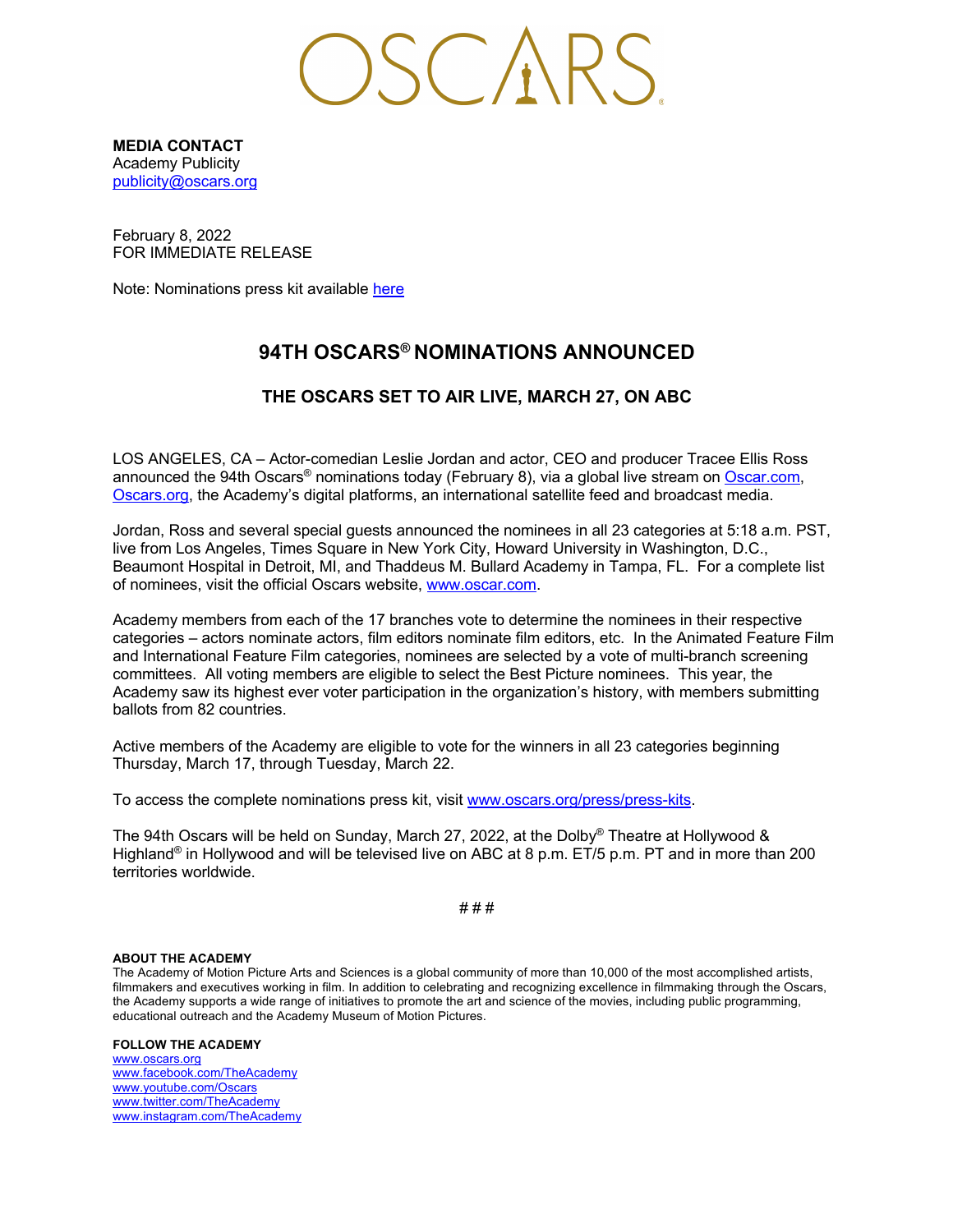#### **NOMINATIONS BY CATEGORY - 94TH AWARDS**

| Performance by an actor in a leading role                                |
|--------------------------------------------------------------------------|
| Javier Bardem in "Being the Ricardos" (Amazon Studios)                   |
| Benedict Cumberbatch in "The Power of the Dog" (Netflix)                 |
| Andrew Garfield in "tick, tick BOOM!" (Netflix)                          |
| Will Smith in "King Richard" (Warner Bros.)                              |
| Denzel Washington in "The Tragedy of Macbeth" (Apple Original Films/A24) |
| Performance by an actor in a supporting role                             |
| Ciarán Hinds in "Belfast" (Focus Features)                               |
| Troy Kotsur in "CODA" (Apple Original Films)                             |
| Jesse Plemons in "The Power of the Dog" (Netflix)                        |
| <b>J.K. Simmons</b> in "Being the Ricardos" (Amazon Studios)             |
| Kodi Smit-McPhee in "The Power of the Dog" (Netflix)                     |
| Performance by an actress in a leading role                              |
| Jessica Chastain in "The Eyes of Tammy Faye" (Searchlight)               |
| Olivia Colman in "The Lost Daughter" (Netflix)                           |
| Penélope Cruz in "Parallel Mothers" (Sony Pictures Classics)             |
| Nicole Kidman in "Being the Ricardos" (Amazon Studios)                   |

**Kristen Stewart** in "Spencer" (Neon/Topic Studios)

Performance by an actress in a supporting role

**Jessie Buckley** in "The Lost Daughter" (Netflix)

**Ariana DeBose** in "West Side Story" (Walt Disney)

**Judi Dench** in "Belfast" (Focus Features)

**Kirsten Dunst** in "The Power of the Dog" (Netflix)

**Aunjanue Ellis** in "King Richard" (Warner Bros.)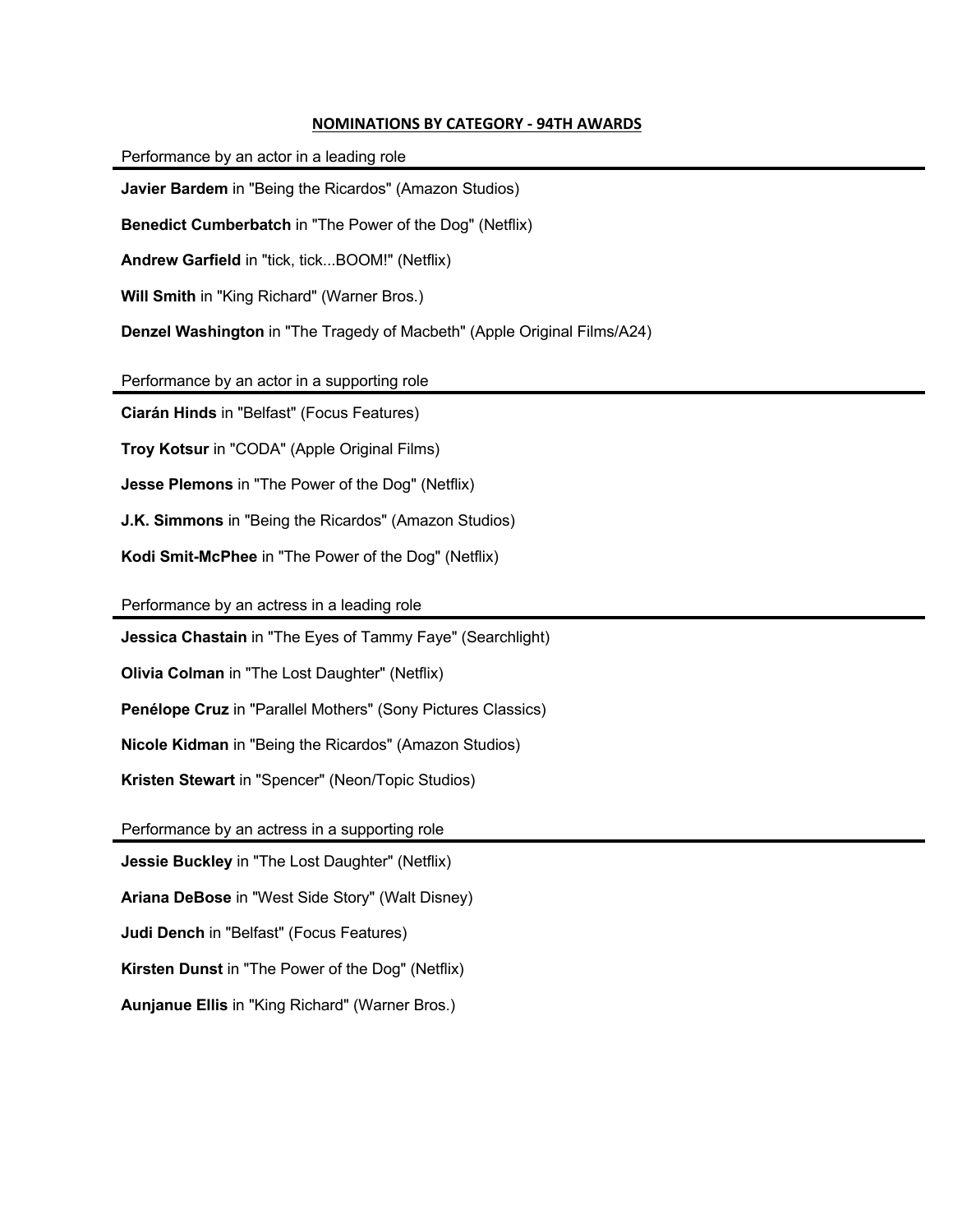| "Encanto" (Walt Disney)                                            | Jared Bush, Byron Howard, Yvett Merino and<br><b>Clark Spencer</b>                                |
|--------------------------------------------------------------------|---------------------------------------------------------------------------------------------------|
| "Flee" (Neon)                                                      | Jonas Poher Rasmussen, Monica Hellström,<br>Signe Byrge Sørensen and Charlotte De La<br>Gournerie |
| "Luca" (Walt Disney)                                               | Enrico Casarosa and Andrea Warren                                                                 |
| "The Mitchells vs. the Machines" (Netflix)                         | Mike Rianda, Phil Lord, Christopher Miller and<br><b>Kurt Albrecht</b>                            |
| "Raya and the Last Dragon" (Walt Disney)                           | Don Hall, Carlos López Estrada, Osnat Shurer<br>and Peter Del Vecho                               |
| Achievement in cinematography                                      |                                                                                                   |
| "Dune" (Warner Bros.)                                              | <b>Greig Fraser</b>                                                                               |
| "Nightmare Alley" (Searchlight)                                    | Dan Laustsen                                                                                      |
| "The Power of the Dog" (Netflix)                                   | Ari Wegner                                                                                        |
| "The Tragedy of Macbeth" (Apple Original Films/A24)                | <b>Bruno Delbonnel</b>                                                                            |
| "West Side Story" (Walt Disney)                                    | Janusz Kaminski                                                                                   |
|                                                                    |                                                                                                   |
| Achievement in costume design                                      |                                                                                                   |
| "Cruella" (Walt Disney)                                            | Jenny Beavan                                                                                      |
| "Cyrano" (Metro Goldwyn Mayer/United Artists Releasing)            | Massimo Cantini Parrini and Jacqueline Durran                                                     |
| "Dune" (Warner Bros.)                                              | Jacqueline West and Robert Morgan                                                                 |
| "Nightmare Alley" (Searchlight)                                    | Luis Sequeira                                                                                     |
| "West Side Story" (Walt Disney)                                    | Paul Tazewell                                                                                     |
| Achievement in directing                                           |                                                                                                   |
| "Belfast" (Focus Features)                                         | Kenneth Branagh                                                                                   |
| "Drive My Car" (Sideshow and Janus Films)                          | Ryusuke Hamaguchi                                                                                 |
| "Licorice Pizza"<br>(Metro Goldwyn Mayer/United Artists Releasing) | <b>Paul Thomas Anderson</b>                                                                       |
| "The Power of the Dog" (Netflix)                                   | Jane Campion                                                                                      |
| "West Side Story" (Walt Disney)                                    | Steven Spielberg                                                                                  |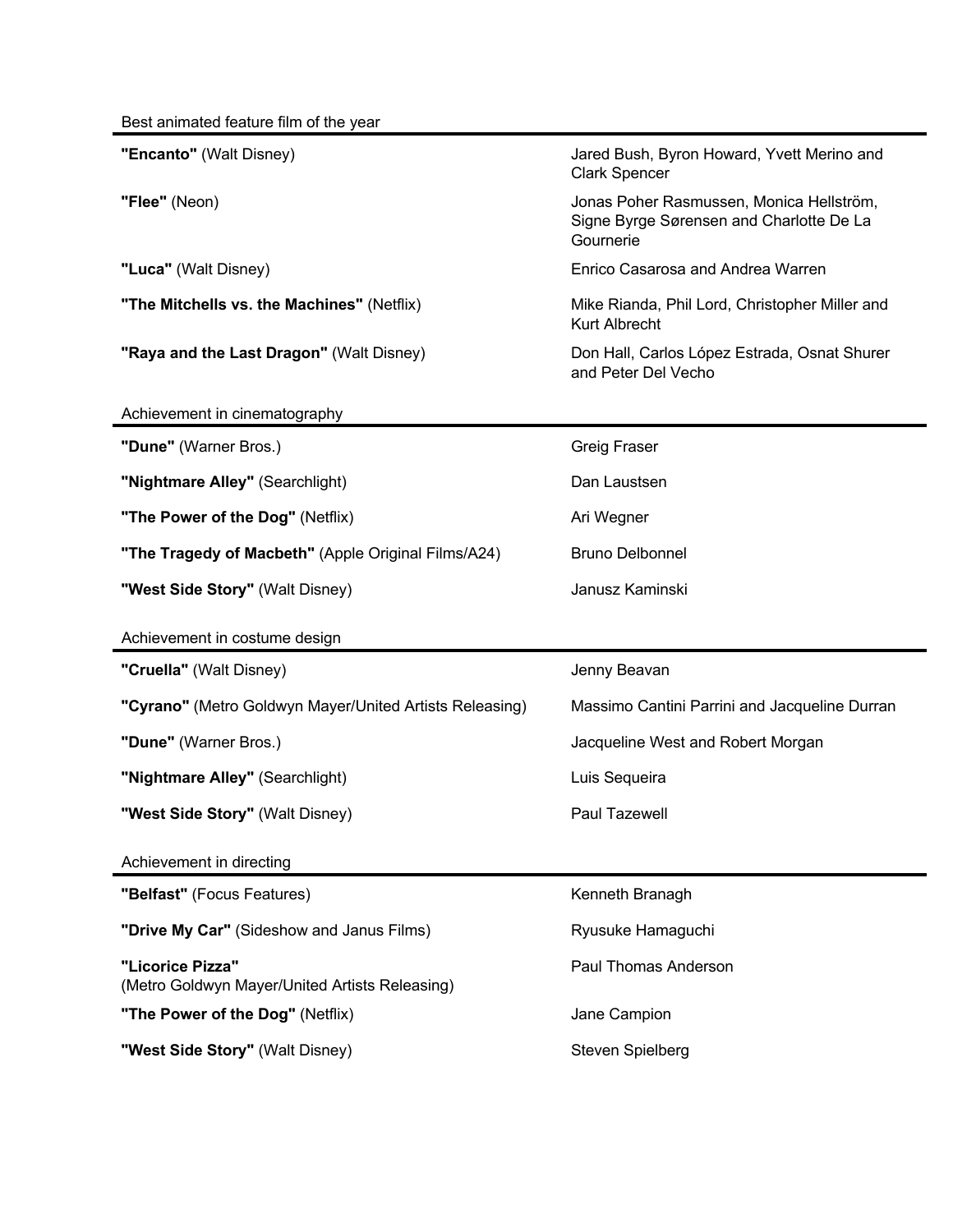| "Ascension" (MTV Documentary Films)<br>A Mouth Numbing Spicy Crab/XTR/Visit Films<br>Production                                                                                                                                                    | Jessica Kingdon, Kira Simon-Kennedy and<br><b>Nathan Truesdell</b>                                |
|----------------------------------------------------------------------------------------------------------------------------------------------------------------------------------------------------------------------------------------------------|---------------------------------------------------------------------------------------------------|
| "Attica" (Showtime)<br>A Firelight Films Production                                                                                                                                                                                                | Stanley Nelson and Traci A. Curry                                                                 |
| "Flee" (Neon)<br>A Final Cut for Real/Sun Creature/Vivement<br>Lundi !/MostFilm/Mer Film/VICE/Left HandFilms<br>Production                                                                                                                         | Jonas Poher Rasmussen, Monica Hellström,<br>Signe Byrge Sørensen and Charlotte De La<br>Gournerie |
| "Summer of Soul ( Or, When the Revolution Could Not<br>Be Televised)" (Searchlight/Onyx Collective/Hulu)<br>A Vulcan Productions/Concordia Studio/Play/Action<br>Pictures/LarryBilly Productions/Mass Distraction<br>Media/RadicalMedia Production | Ahmir "Questlove" Thompson, Joseph Patel,<br>Robert Fyvolent and David Dinerstein                 |
| "Writing with Fire" (Music Box Films)<br>A Black Ticket Films Production                                                                                                                                                                           | <b>Rintu Thomas and Sushmit Ghosh</b>                                                             |
| Best documentary short subject                                                                                                                                                                                                                     |                                                                                                   |
| "Audible" (Netflix)<br>A Film 45 in association with Forager and Vision Film<br>Co. Production                                                                                                                                                     | Matt Ogens and Geoff McLean                                                                       |
| "Lead Me Home" (Netflix)<br>An Actual Films Production                                                                                                                                                                                             | Pedro Kos and Jon Shenk                                                                           |
| "The Queen of Basketball" (The New York Times Op-Docs)<br>A Breakwater Studios Production                                                                                                                                                          | <b>Ben Proudfoot</b>                                                                              |
| "Three Songs for Benazir" (Netflix)<br>A Mirzaei Films Production                                                                                                                                                                                  | Elizabeth Mirzaei and Gulistan Mirzaei                                                            |
| "When We Were Bullies"<br>A Jay Rosenblatt Films Production                                                                                                                                                                                        | Jay Rosenblatt                                                                                    |
| Achievement in film editing                                                                                                                                                                                                                        |                                                                                                   |
| "Don't Look Up" (Netflix)                                                                                                                                                                                                                          | Hank Corwin                                                                                       |
| "Dune" (Warner Bros.)                                                                                                                                                                                                                              | Joe Walker                                                                                        |
| "King Richard" (Warner Bros.)                                                                                                                                                                                                                      | Pamela Martin                                                                                     |
| "The Power of the Dog" (Netflix)                                                                                                                                                                                                                   | Peter Sciberras                                                                                   |
| "tick, tickBOOM!" (Netflix)                                                                                                                                                                                                                        | Myron Kerstein and Andrew Weisblum                                                                |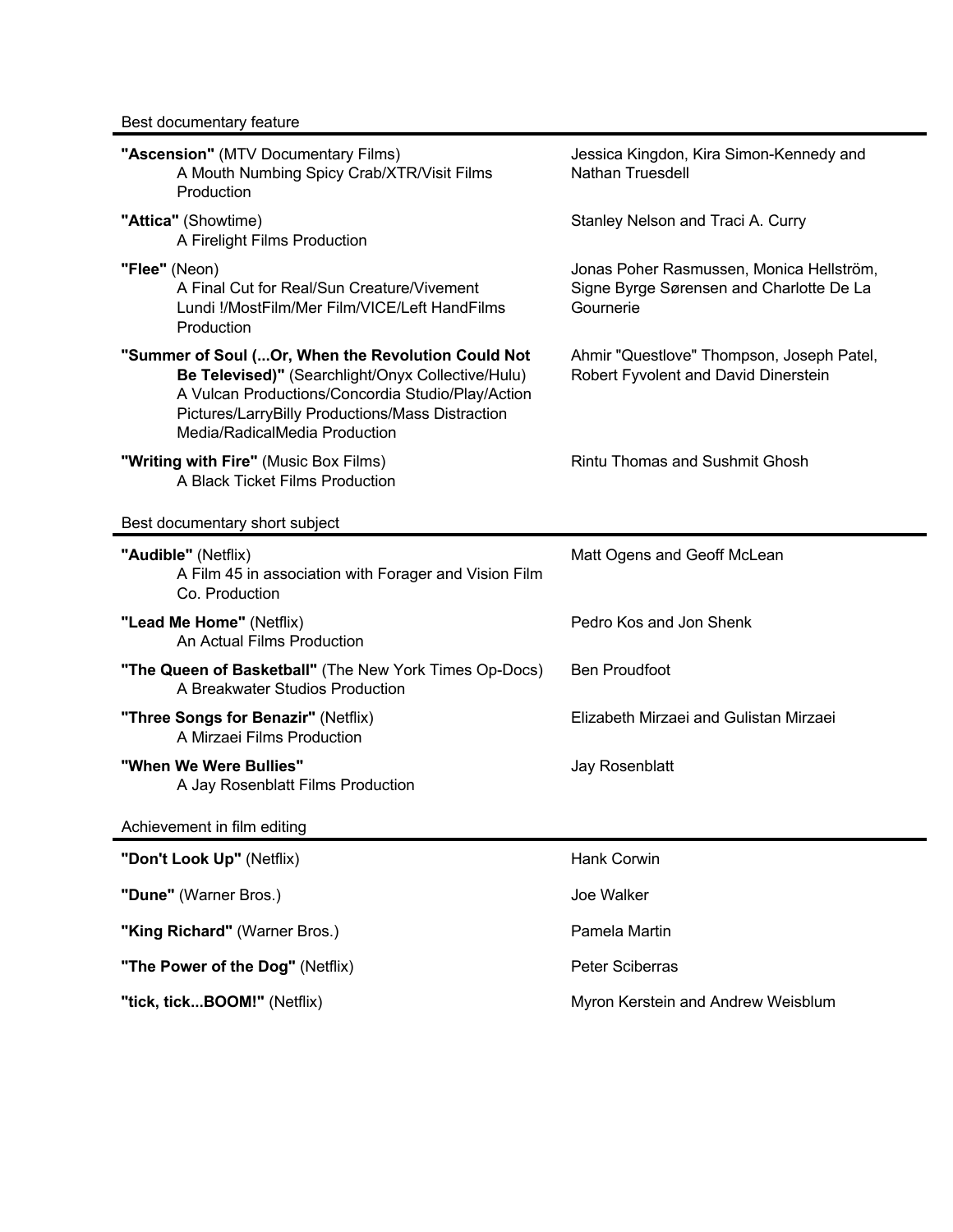Best international feature film of the year

| "Drive My Car"<br>A C&I Entertainment/Culture Entertainment/Bitters<br><b>End Production</b>                                        | Japan                                                    |
|-------------------------------------------------------------------------------------------------------------------------------------|----------------------------------------------------------|
| "Flee"                                                                                                                              | Denmark                                                  |
| A Final Cut for Real/Sun Creature/Vivement<br>Lundi !/MostFilm/Mer Film/VICE/Left HandFilms<br>Production                           |                                                          |
| "The Hand of God"<br>A The Apartment Production                                                                                     | Italy                                                    |
| "Lunana: A Yak in the Classroom"<br>A Dangphu Dingphu: a 3 pigs Production                                                          | <b>Bhutan</b>                                            |
| "The Worst Person in the World"<br>An Oslo Pictures/MK Productions/Film i<br>Väst/Snowglobe/B-Reel/Arte France Cinéma<br>Production | Norway                                                   |
| Achievement in makeup and hairstyling                                                                                               |                                                          |
| "Coming 2 America"<br>(Amazon Studios/Paramount/New Republic Pictures)                                                              | Mike Marino, Stacey Morris and Carla Farmer              |
| "Cruella" (Walt Disney)                                                                                                             | Nadia Stacey, Naomi Donne and Julia Vernon               |
| "Dune" (Warner Bros.)                                                                                                               | Donald Mowat, Love Larson and Eva von Bahr               |
| "The Eyes of Tammy Faye" (Searchlight)                                                                                              | Linda Dowds, Stephanie Ingram and Justin<br>Raleigh      |
| "House of Gucci"<br>(Metro Goldwyn Mayer/United Artists Releasing)                                                                  | Göran Lundström, Anna Carin Lock and Frederic<br>Aspiras |
| Achievement in music written for motion pictures (Original score)                                                                   |                                                          |
| "Don't Look Up" (Netflix)                                                                                                           | Nicholas Britell                                         |
| 'Dune" (Warner Bros.)                                                                                                               | Hans Zimmer                                              |
| "Encanto" (Walt Disney)                                                                                                             | Germaine Franco                                          |
| "Parallel Mothers" (Sony Pictures Classics)                                                                                         | Alberto Iglesias                                         |
| "The Power of the Dog" (Netflix)                                                                                                    | Jonny Greenwood                                          |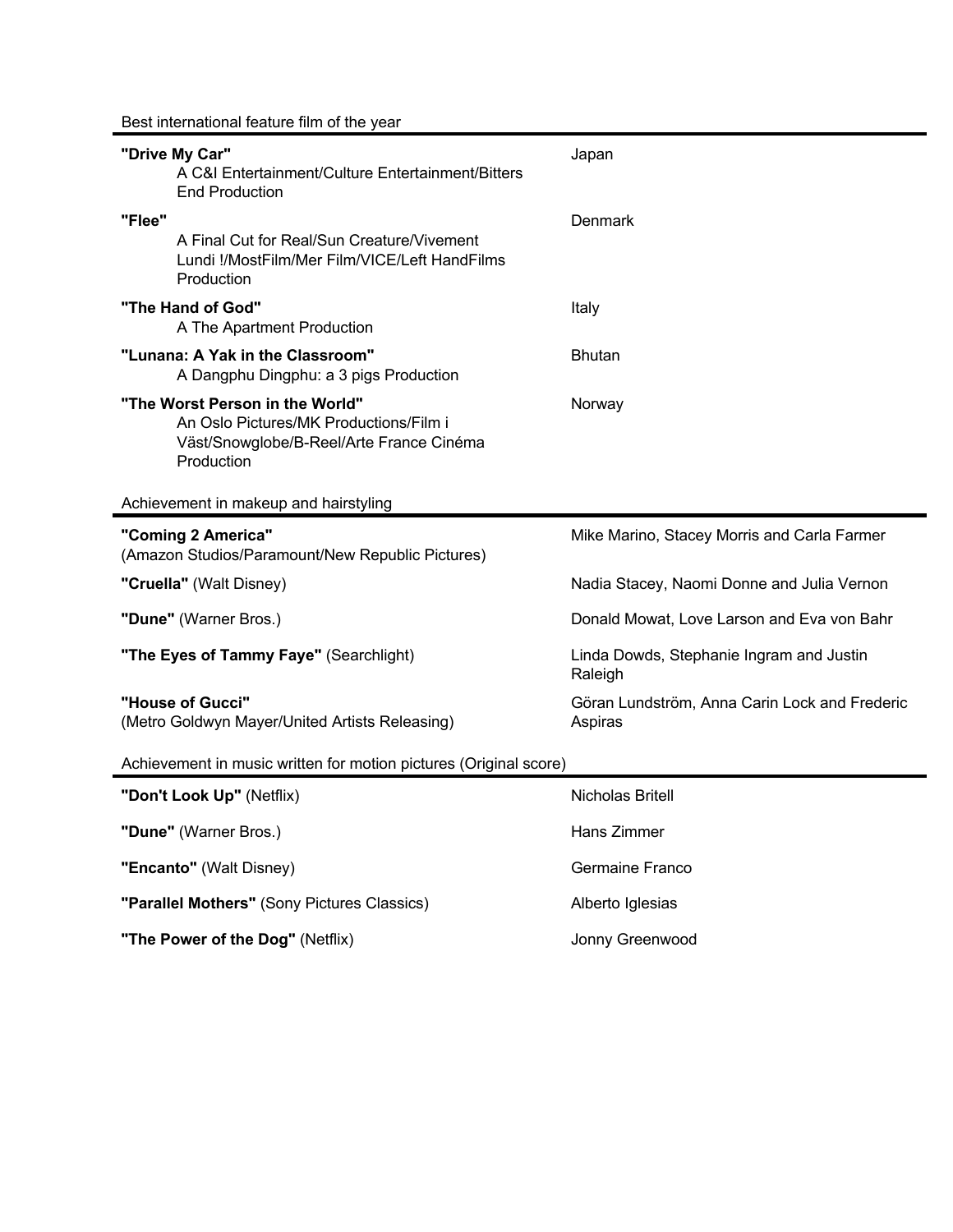## Achievement in music written for motion pictures (Original song)

| "Be Alive" from "King Richard"<br>(Warner Bros.)                                                                                                                                       | Music and Lyric by DIXSON and Beyoncé<br>Knowles-Carter                                          |
|----------------------------------------------------------------------------------------------------------------------------------------------------------------------------------------|--------------------------------------------------------------------------------------------------|
| "Dos Oruguitas" from "Encanto"<br>(Walt Disney)                                                                                                                                        | Music and Lyric by Lin-Manuel Miranda                                                            |
| "Down To Joy" from "Belfast"<br>(Focus Features)                                                                                                                                       | Music and Lyric by Van Morrison                                                                  |
| "No Time To Die" from "No Time to Die"<br>(Metro Goldwyn Mayer/United Artists Releasing)                                                                                               | Music and Lyric by Billie Eilish and Finneas<br>O'Connell                                        |
| "Somehow You Do" from "Four Good Days"<br>(Vertical Entertainment)                                                                                                                     | Music and Lyric by Diane Warren                                                                  |
| Best motion picture of the year                                                                                                                                                        |                                                                                                  |
| "Belfast" (Focus Features)<br>A TKBC Production                                                                                                                                        | Laura Berwick, Kenneth Branagh, Becca Kovacik<br>and Tamar Thomas, Producers                     |
| "CODA" (Apple Original Films)<br>A Vendôme Pictures/Pathé in association with Apple<br><b>Original Films Production</b>                                                                | Philippe Rousselet, Fabrice Gianfermi and Patrick<br>Wachsberger, Producers                      |
| "Don't Look Up" (Netflix)<br>A Netflix/Hyperobject Industries Production                                                                                                               | Adam McKay and Kevin Messick, Producers                                                          |
| "Drive My Car" (Sideshow and Janus Films)<br>A C&I Entertainment/Culture Entertainment/Bitters<br><b>End Production</b>                                                                | Teruhisa Yamamoto, Producer                                                                      |
| "Dune" (Warner Bros.)<br>A Legendary Pictures Production                                                                                                                               | Mary Parent, Denis Villeneuve and Cale Boyter,<br>Producers                                      |
| "King Richard" (Warner Bros.)<br>A Star Thrower Entertainment/Westbrook Production                                                                                                     | Tim White, Trevor White and Will Smith,<br>Producers                                             |
| "Licorice Pizza"<br>(Metro Goldwyn Mayer/United Artists Releasing)<br>A Ghoulardi Film Company Production                                                                              | Sara Murphy, Adam Somner and Paul Thomas<br>Anderson, Producers                                  |
| "Nightmare Alley" (Searchlight)<br>A Double Dare You Production                                                                                                                        | Guillermo del Toro, J. Miles Dale and Bradley<br>Cooper, Producers                               |
| "The Power of the Dog" (Netflix)<br>A See-Saw Films/Bad Girl Creek/Max Films in<br>association with Brightstar/The New Zealand Film<br>Commission/Cross City Films/BBC Film Production | Jane Campion, Tanya Seghatchian, Emile<br>Sherman, Iain Canning and Roger Frappier,<br>Producers |
| "West Side Story" (Walt Disney)<br>A 20th Century Studios Production                                                                                                                   | Steven Spielberg and Kristie Macosko Krieger,<br>Producers                                       |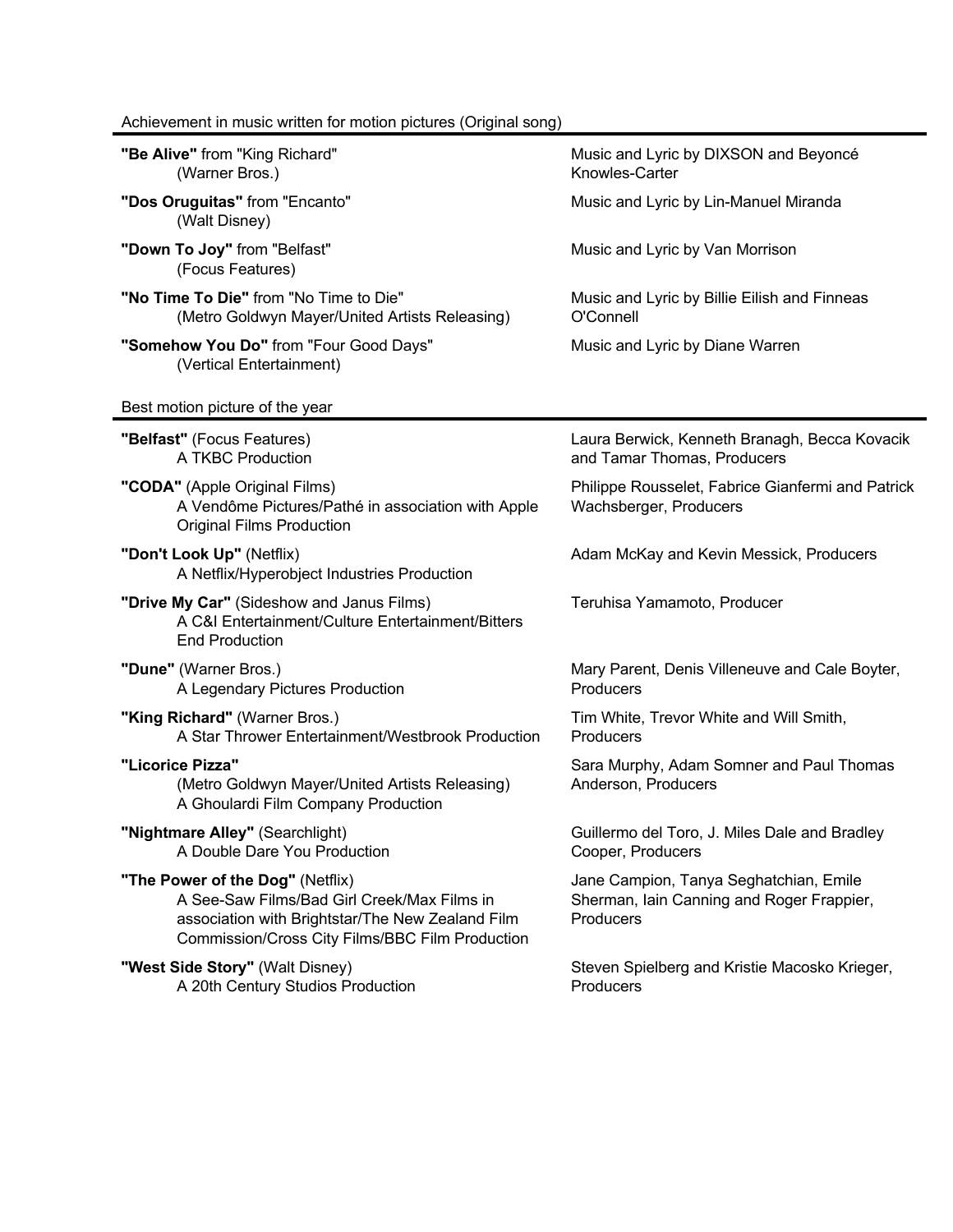Achievement in production design

| "Dune" (Warner Bros.)                                                                                                                            | <b>Production Design:</b><br>Set Decoration: | <b>Patrice Vermette</b><br>Zsuzsanna Sipos  |
|--------------------------------------------------------------------------------------------------------------------------------------------------|----------------------------------------------|---------------------------------------------|
| "Nightmare Alley" (Searchlight)                                                                                                                  | <b>Production Design:</b><br>Set Decoration: | <b>Tamara Deverell</b><br>Shane Vieau       |
| "The Power of the Dog" (Netflix)                                                                                                                 | Production Design:<br>Set Decoration:        | <b>Grant Major</b><br><b>Amber Richards</b> |
| "The Tragedy of Macbeth" (Apple Original Films/A24)                                                                                              | <b>Production Design:</b><br>Set Decoration: | <b>Stefan Dechant</b><br>Nancy Haigh        |
| "West Side Story" (Walt Disney)                                                                                                                  | Production Design:<br>Set Decoration:        | Adam Stockhausen<br>Rena DeAngelo           |
| Best animated short film                                                                                                                         |                                              |                                             |
| "Affairs of the Art" (National Film Board of Canada)<br>A Beryl Productions International and National Film<br><b>Board of Canada Production</b> | Joanna Quinn and Les Mills                   |                                             |
| "Bestia" (Miyu Distribution)<br>A Trebol3 and Maleza Estudio Production                                                                          | Hugo Covarrubias and Tevo Díaz               |                                             |
| "Boxballet" (CTB Film Company)<br>A Melnitsa Animation Studio Production                                                                         | Anton Dyakov                                 |                                             |
| "Robin Robin" (Netflix)<br>An Aardman Animations Production                                                                                      | Dan Ojari and Mikey Please                   |                                             |
| "The Windshield Wiper"<br>A pinkman.tv and Leo Sanchez Studio Production                                                                         | Alberto Mielgo and Leo Sanchez               |                                             |
| Best live action short film                                                                                                                      |                                              |                                             |
| "Ala Kachuu - Take and Run" (Salaud Morisset)<br>A Filmgerberei Production                                                                       | Maria Brendle and Nadine Lüchinger           |                                             |
| "The Dress" (Salaud Morisset)<br>A Warsaw Film School Production                                                                                 | Tadeusz Łysiak and Maciej Ślesicki           |                                             |
| "The Long Goodbye"<br>A SomeSuch and Left Handed Films Production                                                                                | Aneil Karia and Riz Ahmed                    |                                             |
| "On My Mind"<br>An M&M Productions and Benzona Film Production                                                                                   | Martin Strange-Hansen and Kim Magnusson      |                                             |
| "Please Hold"<br>A Scavenger Entertainment Production                                                                                            | K.D. Dávila and Levin Menekse                |                                             |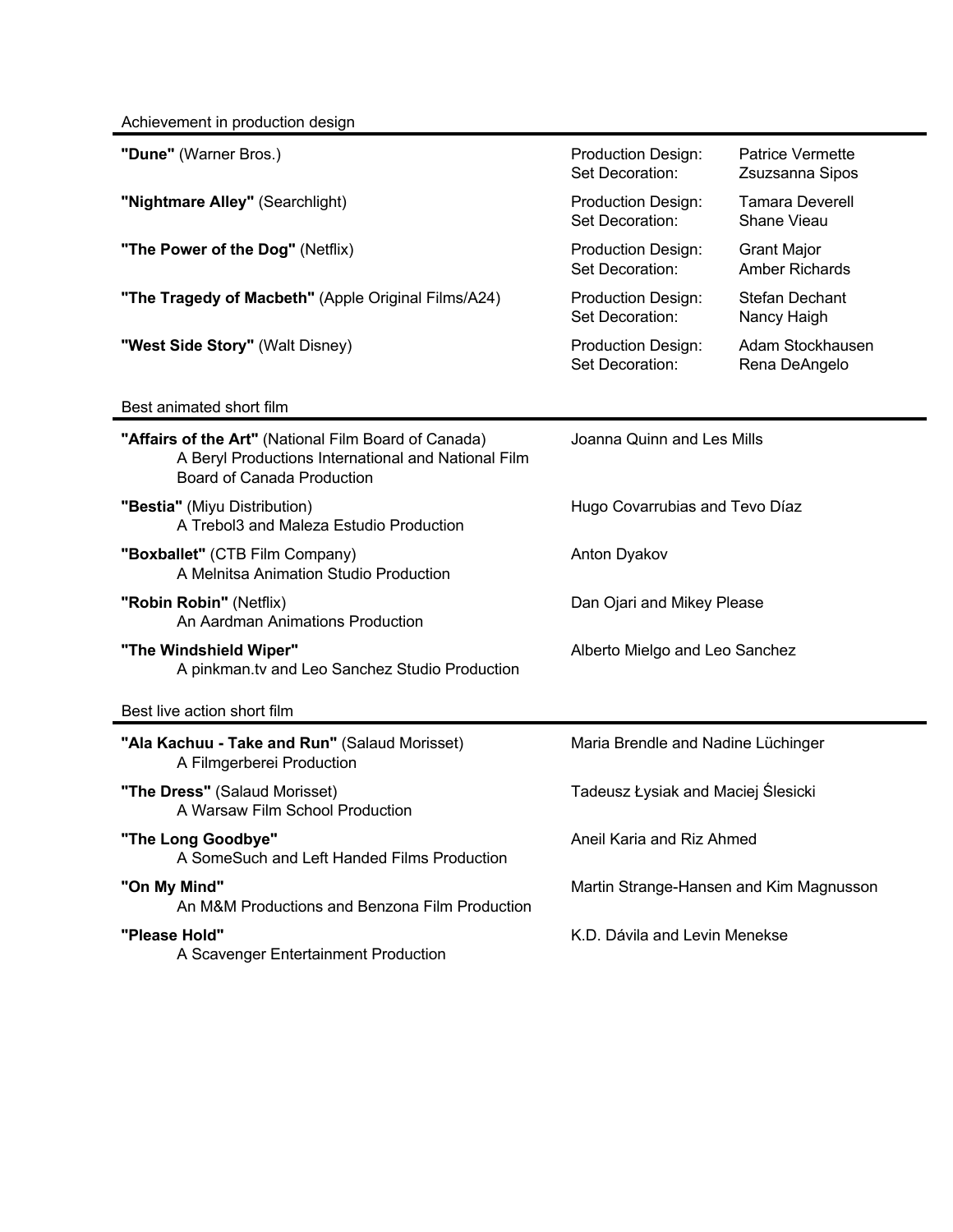| "Belfast" (Focus Features)                                         | Denise Yarde, Simon Chase, James Mather and<br>Niv Adiri                       |
|--------------------------------------------------------------------|--------------------------------------------------------------------------------|
| "Dune" (Warner Bros.)                                              | Mac Ruth, Mark Mangini, Theo Green, Doug<br>Hemphill and Ron Bartlett          |
| "No Time to Die"<br>(Metro Goldwyn Mayer/United Artists Releasing) | Simon Hayes, Oliver Tarney, James Harrison,<br>Paul Massey and Mark Taylor     |
| "The Power of the Dog" (Netflix)                                   | Richard Flynn, Robert Mackenzie and Tara Webb                                  |
| "West Side Story" (Walt Disney)                                    | Tod A. Maitland, Gary Rydstrom, Brian Chumney,<br>Andy Nelson and Shawn Murphy |
| Achievement in visual effects                                      |                                                                                |
| "Dune" (Warner Bros.)                                              | Paul Lambert, Tristan Myles, Brian Connor and<br><b>Gerd Nefzer</b>            |
| "Free Guy" (Walt Disney)                                           | Swen Gillberg, Bryan Grill, Nikos Kalaitzidis and<br>Dan Sudick                |
| "No Time to Die"<br>(Metro Goldwyn Mayer/United Artists Releasing) | Charlie Noble, Joel Green, Jonathan Fawkner and<br><b>Chris Corbould</b>       |
| "Shang-Chi and the Legend of the Ten Rings"<br>(Walt Disney)       | Christopher Townsend, Joe Farrell, Sean Noel<br><b>Walker and Dan Oliver</b>   |
| "Spider-Man: No Way Home" (Sony Pictures Releasing)                | Kelly Port, Chris Waegner, Scott Edelstein and<br>Dan Sudick                   |
| Adapted screenplay                                                 |                                                                                |
| "CODA" (Apple Original Films)                                      | Screenplay by Siân Heder                                                       |
| "Drive My Car" (Sideshow and Janus Films)                          | Screenplay by Ryusuke Hamaguchi, Takamasa<br><b>Oe</b>                         |
| "Dune" (Warner Bros.)                                              | Screenplay by Jon Spaihts and Denis Villeneuve<br>and Eric Roth                |
| "The Lost Daughter" (Netflix)                                      | Written by Maggie Gyllenhaal                                                   |
| "The Power of the Dog" (Netflix)                                   | Written by Jane Campion                                                        |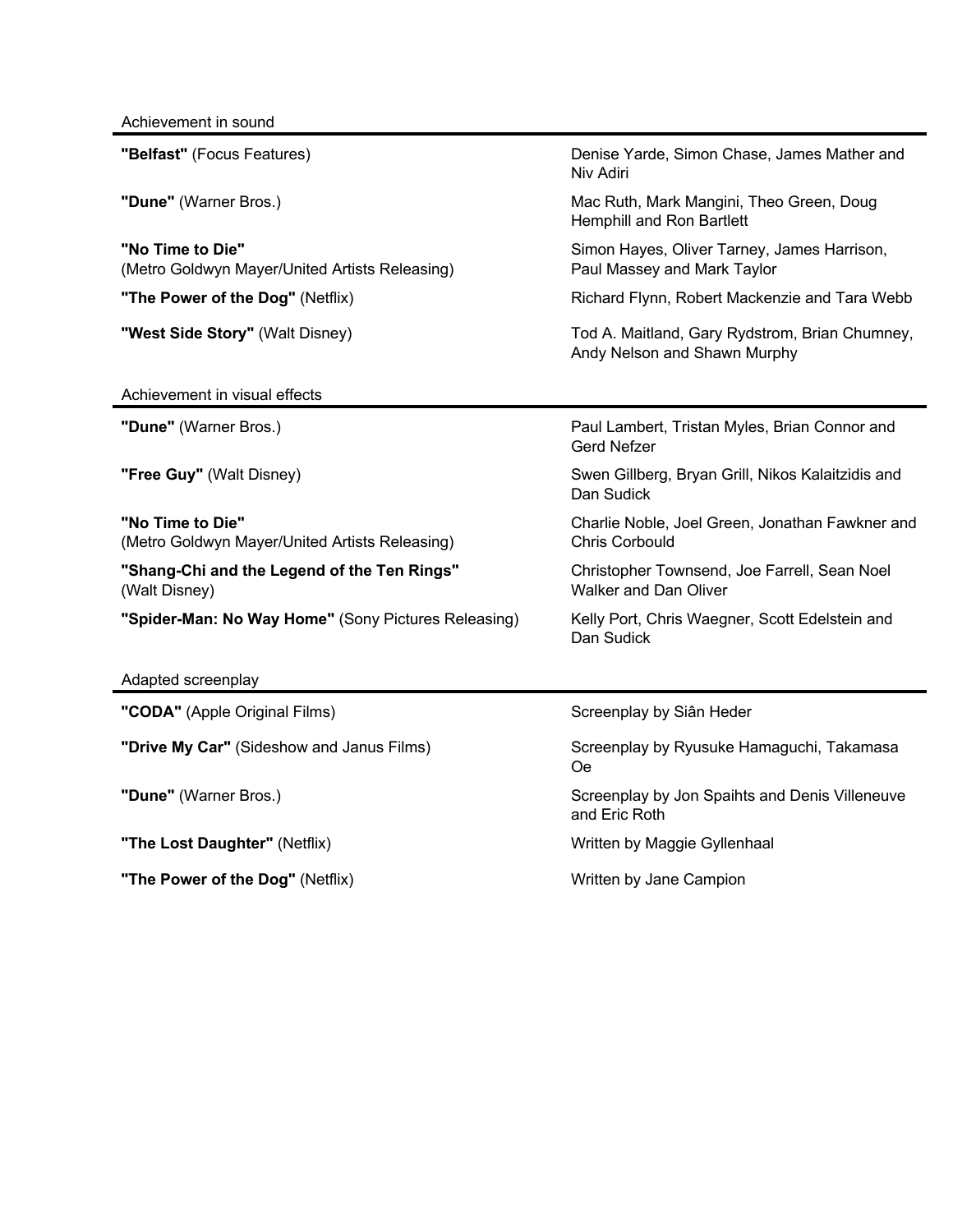Original screenplay

**"King Richard"** (Warner Bros.) **Written by Zach Baylin** 

**"Licorice Pizza"** (Metro Goldwyn Mayer/United Artists Releasing)

**"The Worst Person in the World"** (Neon) Written by Eskil Vogt, Joachim Trier

**"Belfast"** (Focus Features) Written by Kenneth Branagh

"Don't Look Up" (Netflix) **Screenplay by Adam McKay** Story by Adam McKay & David Sirota

Written by Paul Thomas Anderson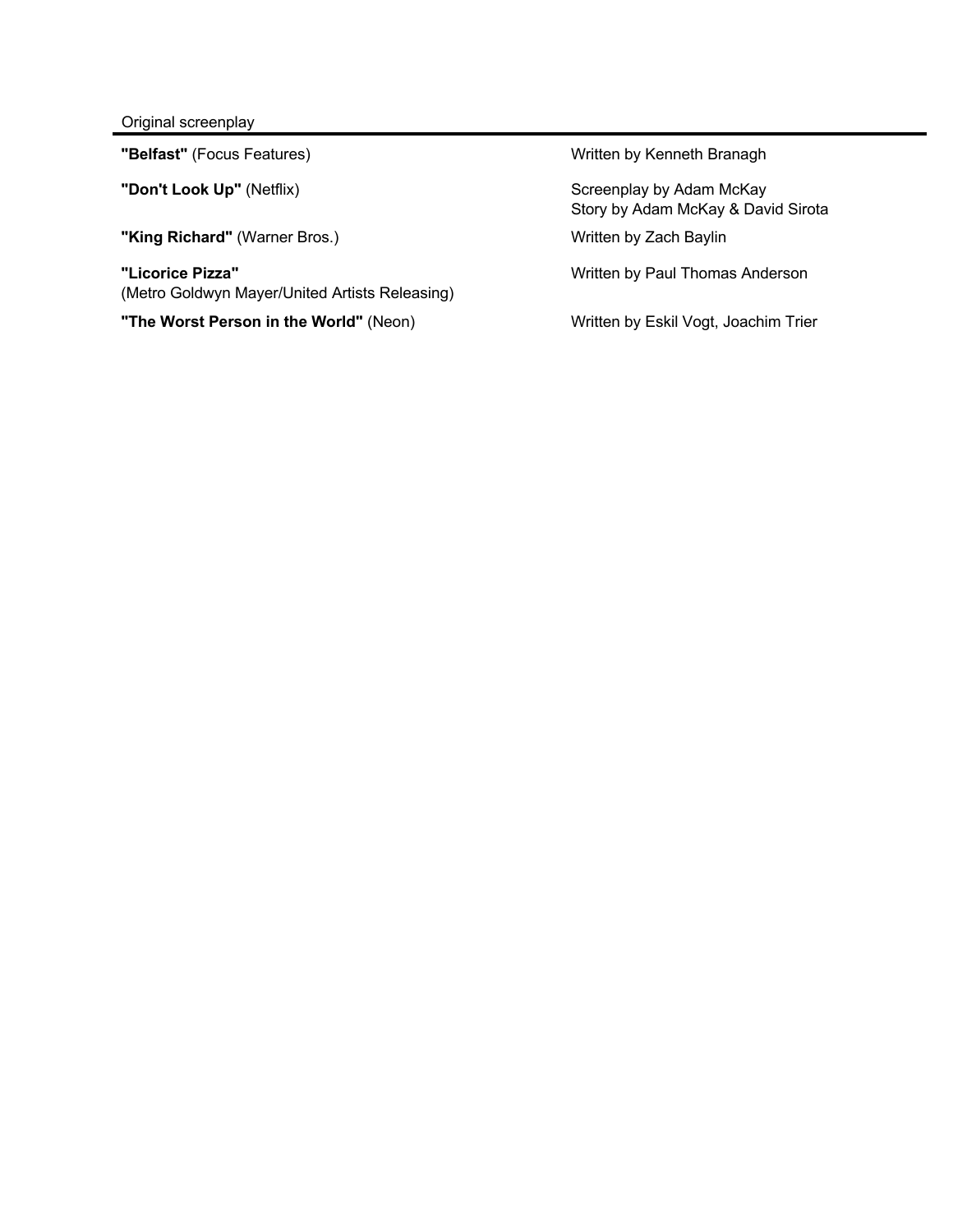## **MOTION PICTURE NOMINATIONS - 94TH AWARDS**

### **NOMINATIONS BY PICTURE**

### (This list does not include Short Films or Documentary Short Subjects.)

| "Ascension," a Mouth Numbing Spicy Crab/XTR/Visit Films Production (MTV Documentary<br>Films)<br>Best documentary feature                                                                                                                                                 | (1 nomination)  |
|---------------------------------------------------------------------------------------------------------------------------------------------------------------------------------------------------------------------------------------------------------------------------|-----------------|
| "Attica," a Firelight Films Production (Showtime)<br>Best documentary feature                                                                                                                                                                                             | (1 nomination)  |
| "Being the Ricardos," an Escape Artists Production (Amazon Studios)<br>Javier Bardem - Performance by an actor in a leading role<br>J.K. Simmons - Performance by an actor in a supporting role<br>Nicole Kidman - Performance by an actress in a leading role            | (3 nominations) |
| "Belfast," a TKBC Production (Focus Features)<br>Ciarán Hinds - Performance by an actor in a supporting role<br>Judi Dench - Performance by an actress in a supporting role<br>Directing<br>Original song - "Down To Joy"<br>Best picture<br>Sound<br>Original screenplay | (7 nominations) |
| "CODA," a Vendôme Pictures/Pathé in association with Apple Original Films Production<br>(Apple Original Films)<br>Troy Kotsur - Performance by an actor in a supporting role<br>Best picture<br>Adapted screenplay                                                        | (3 nominations) |
| "Coming 2 America," a Paramount Pictures Production (Amazon Studios/Paramount/New<br><b>Republic Pictures)</b><br>Makeup and hairstyling                                                                                                                                  | (1 nomination)  |
| "Cruella," a Walt Disney Company Production (Walt Disney)<br>Costume design<br>Makeup and hairstyling                                                                                                                                                                     | (2 nominations) |
| "Cyrano," a Working Title Films Production (Metro Goldwyn Mayer/United Artists Releasing)<br>Costume design                                                                                                                                                               | (1 nomination)  |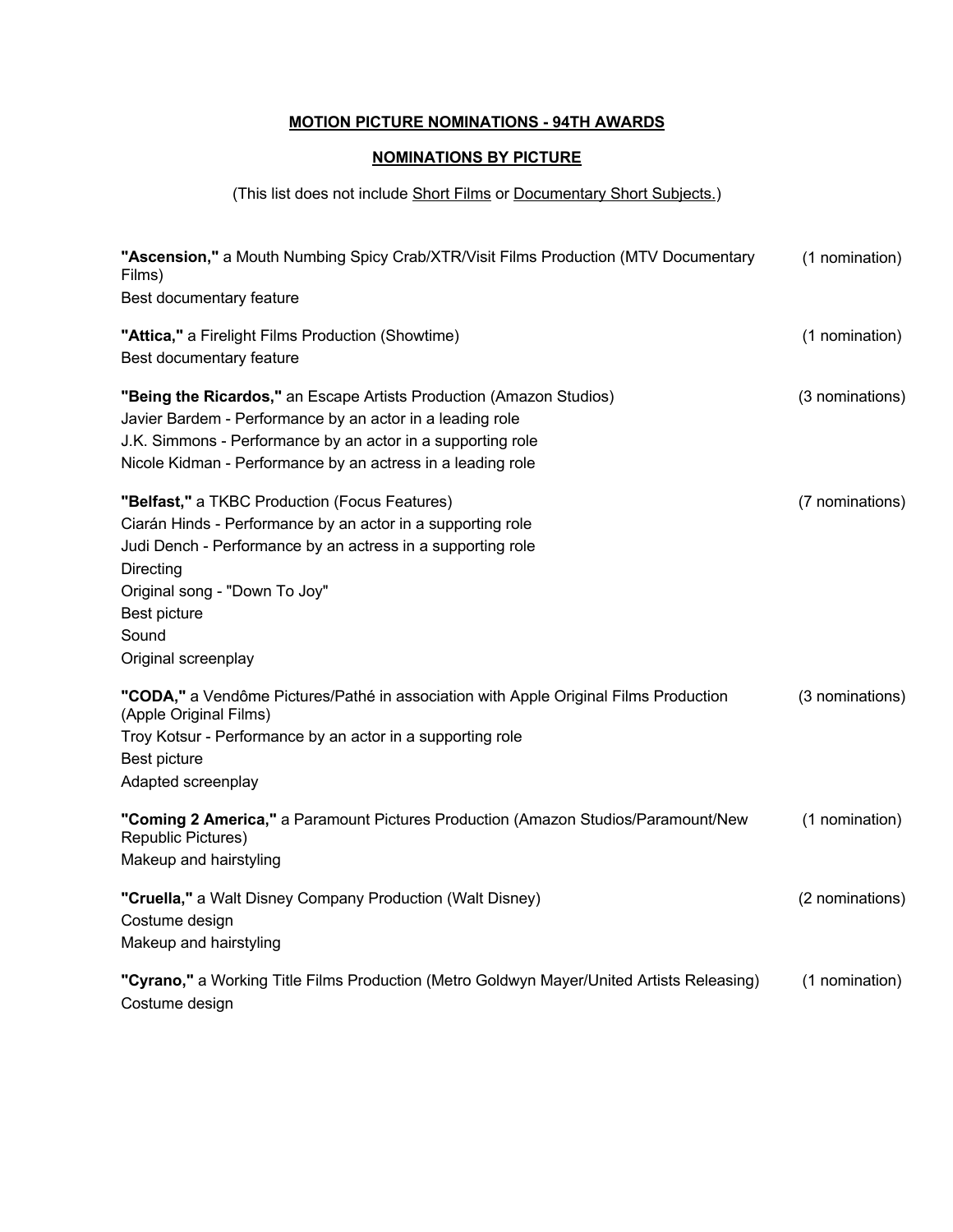| "Don't Look Up," a Netflix/Hyperobject Industries Production (Netflix)<br>Film editing<br>Original score                      | (4 nominations)  |
|-------------------------------------------------------------------------------------------------------------------------------|------------------|
| Best picture                                                                                                                  |                  |
| Original screenplay                                                                                                           |                  |
| "Drive My Car," a C&I Entertainment/Culture Entertainment/Bitters End Production<br>(Sideshow and Janus Films)<br>Directing   | (4 nominations)  |
| Best international feature film (Japan)<br>Best picture                                                                       |                  |
| Adapted screenplay                                                                                                            |                  |
| "Dune," a Legendary Pictures Production (Warner Bros.)<br>Cinematography<br>Costume design                                    | (10 nominations) |
| Film editing                                                                                                                  |                  |
| Makeup and hairstyling                                                                                                        |                  |
| Original score                                                                                                                |                  |
| Best picture                                                                                                                  |                  |
| Production design                                                                                                             |                  |
| Sound                                                                                                                         |                  |
| Visual effects                                                                                                                |                  |
| Adapted screenplay                                                                                                            |                  |
| "Encanto," a Walt Disney Animation Studios Production (Walt Disney)<br>Best animated feature film                             | (3 nominations)  |
| Original score                                                                                                                |                  |
| Original song - "Dos Oruguitas"                                                                                               |                  |
| "The Eyes of Tammy Faye," a Freckle Films/Madison Wells Studios Production<br>(Searchlight)                                   | (2 nominations)  |
| Jessica Chastain - Performance by an actress in a leading role                                                                |                  |
| Makeup and hairstyling                                                                                                        |                  |
| "Flee," a Final Cut for Real/Sun Creature/Vivement Lundi !/MostFilm/Mer Film/VICE/Left<br>HandFilms Production (Neon)         | (3 nominations)  |
| Best animated feature film                                                                                                    |                  |
| Best documentary feature                                                                                                      |                  |
| Best international feature film (Denmark)                                                                                     |                  |
| "Four Good Days," an Oakhurst Entertainment/Productivity Media/Indigenous Media<br><b>Production (Vertical Entertainment)</b> | (1 nomination)   |
| Original song - "Somehow You Do"                                                                                              |                  |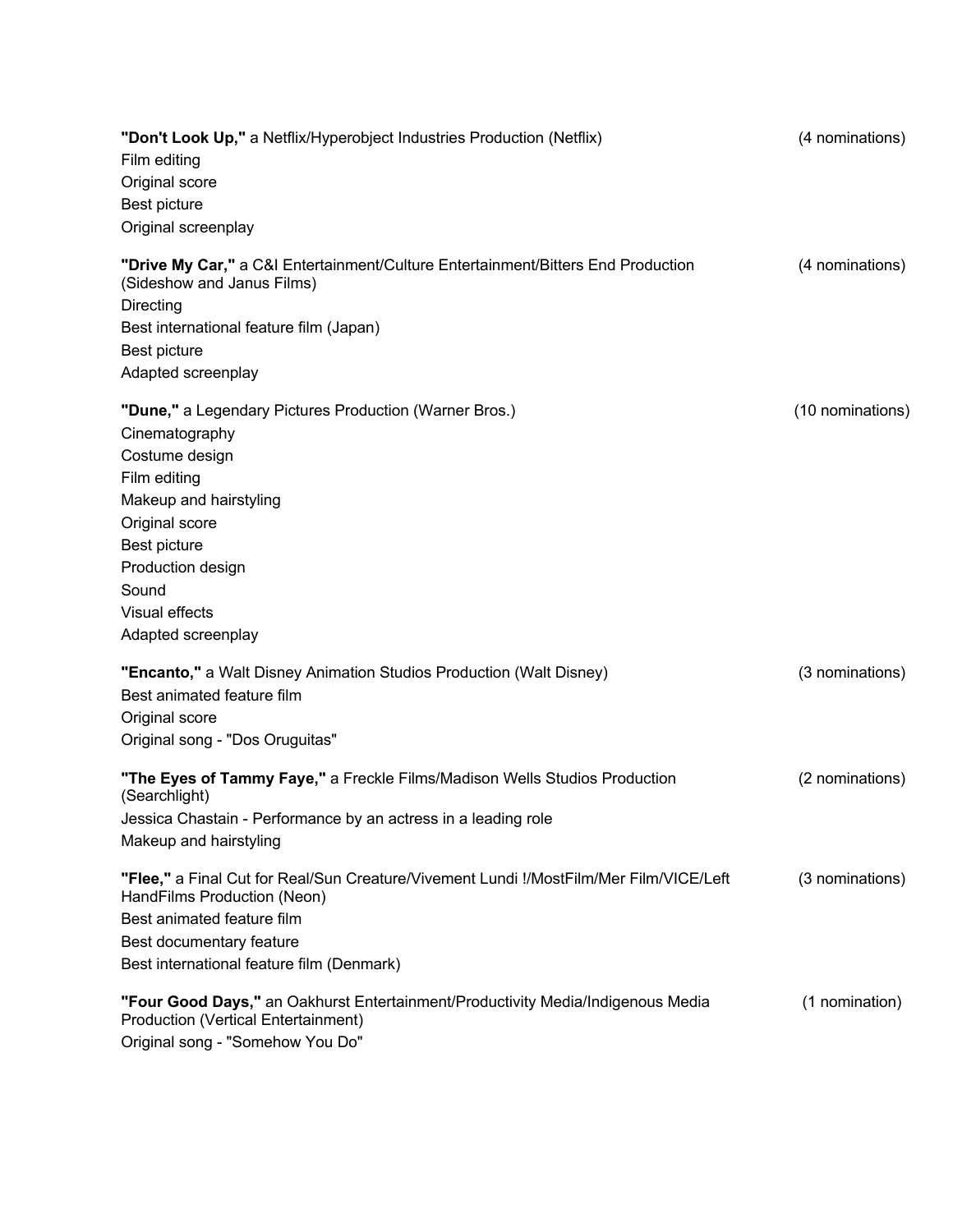| "Free Guy," a 20th Century Studios Production (Walt Disney)<br>Visual effects                                                                                                                                                                                                                                          | (1 nomination)  |
|------------------------------------------------------------------------------------------------------------------------------------------------------------------------------------------------------------------------------------------------------------------------------------------------------------------------|-----------------|
| "The Hand of God," a The Apartment Production (Netflix)<br>Best international feature film (Italy)                                                                                                                                                                                                                     | (1 nomination)  |
| "House of Gucci," a Scott Free Production (Metro Goldwyn Mayer/United Artists Releasing)<br>Makeup and hairstyling                                                                                                                                                                                                     | (1 nomination)  |
| "King Richard," a Star Thrower Entertainment/Westbrook Production (Warner Bros.)<br>Will Smith - Performance by an actor in a leading role<br>Aunjanue Ellis - Performance by an actress in a supporting role<br>Film editing<br>Original song - "Be Alive"<br>Best picture<br>Original screenplay                     | (6 nominations) |
| "Licorice Pizza," a Ghoulardi Film Company Production (Metro Goldwyn Mayer/United<br>Artists Releasing)<br>Directing<br>Best picture<br>Original screenplay                                                                                                                                                            | (3 nominations) |
| "The Lost Daughter," a Netflix in association with Endeavor Content, Samuel Marshall<br>Productions/In the Current/Pie Films/Faliro House Production (Netflix)<br>Olivia Colman - Performance by an actress in a leading role<br>Jessie Buckley - Performance by an actress in a supporting role<br>Adapted screenplay | (3 nominations) |
| "Luca," a Pixar Animation Studios Production (Walt Disney)<br>Best animated feature film                                                                                                                                                                                                                               | (1 nomination)  |
| "Lunana: A Yak in the Classroom," a Dangphu Dingphu: a 3 pigs Production (Samuel<br>Goldwyn Films)<br>Best international feature film (Bhutan)                                                                                                                                                                         | (1 nomination)  |
| "The Mitchells vs. the Machines," a Netflix/Columbia Pictures in association with One Cool<br>Films/Lord Miller/Sony Pictures Animation Production (Netflix)<br>Best animated feature film                                                                                                                             | (1 nomination)  |
| "Nightmare Alley," a Double Dare You Production (Searchlight)<br>Cinematography<br>Costume design<br>Best picture<br>Production design                                                                                                                                                                                 | (4 nominations) |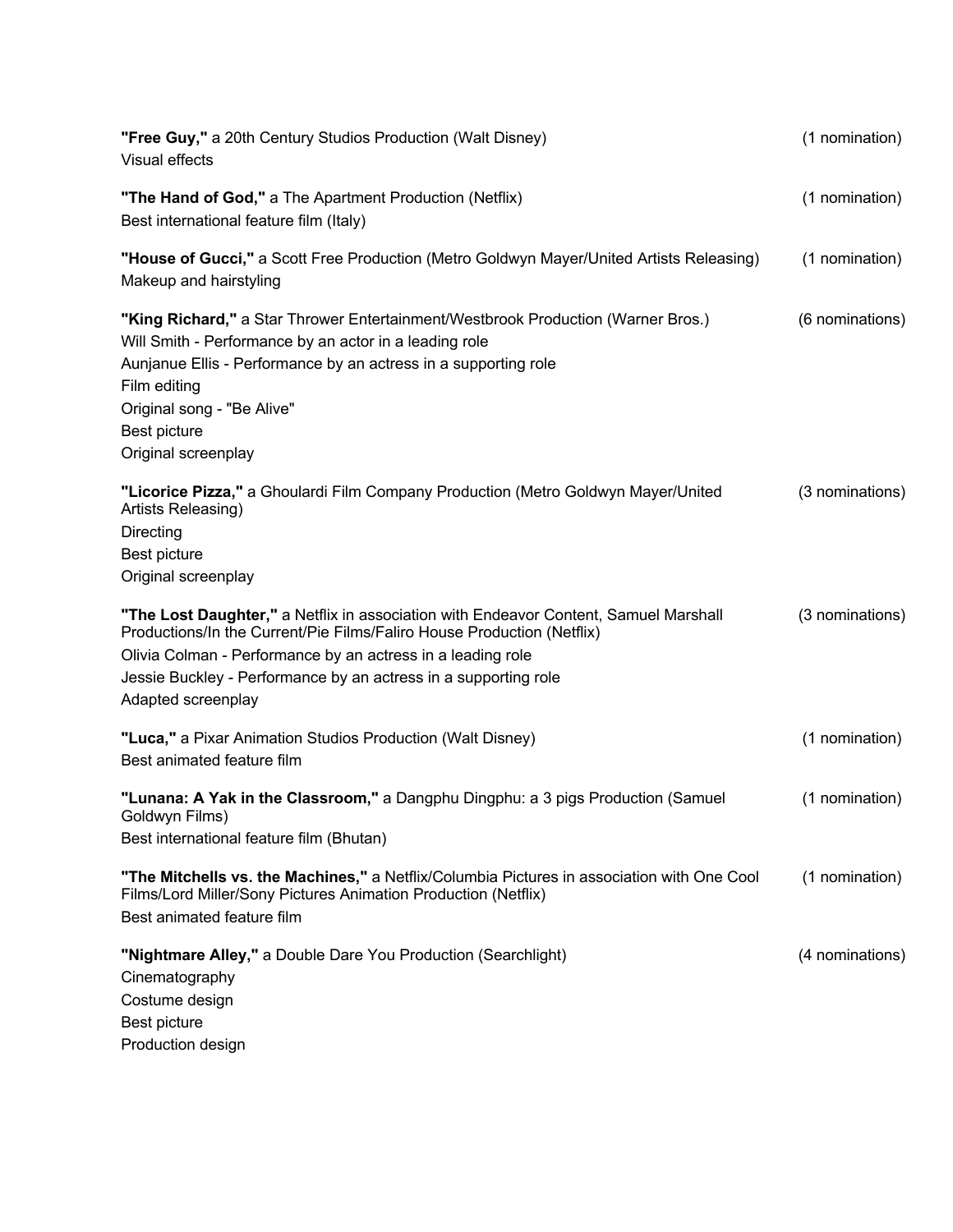**"No Time to Die,"** an Albert R. Broccoli's Eon Production (Metro Goldwyn Mayer/United Artists Releasing) (3 nominations) Original song - "No Time To Die" Sound Visual effects

| "Parallel Mothers," a Remotamente Films/El Deseo Production (Sony Pictures Classics) | (2 nominations) |
|--------------------------------------------------------------------------------------|-----------------|
| Penélope Cruz - Performance by an actress in a leading role                          |                 |
| Original score                                                                       |                 |

| "The Power of the Dog," a See-Saw Films/Bad Girl Creek/Max Films in association with<br>Brightstar/The New Zealand Film Commission/Cross City Films/BBC Film Production<br>(Netflix) | (12 nominations) |
|--------------------------------------------------------------------------------------------------------------------------------------------------------------------------------------|------------------|
| Benedict Cumberbatch - Performance by an actor in a leading role                                                                                                                     |                  |
| Jesse Plemons - Performance by an actor in a supporting role                                                                                                                         |                  |
| Kodi Smit-McPhee - Performance by an actor in a supporting role                                                                                                                      |                  |
| Kirsten Dunst - Performance by an actress in a supporting role                                                                                                                       |                  |
| Cinematography                                                                                                                                                                       |                  |
| Directing                                                                                                                                                                            |                  |
| Film editing                                                                                                                                                                         |                  |
| Original score                                                                                                                                                                       |                  |
| Best picture                                                                                                                                                                         |                  |
| Production design                                                                                                                                                                    |                  |
| Sound                                                                                                                                                                                |                  |
| Adapted screenplay                                                                                                                                                                   |                  |
| "Raya and the Last Dragon," a Walt Disney Animation Studios Production (Walt Disney)                                                                                                 | (1 nomination)   |
| Best animated feature film                                                                                                                                                           |                  |

| "Shang-Chi and the Legend of the Ten Rings," a Marvel Studios Production (Walt<br>Disney)                                                                                 | (1 nomination) |
|---------------------------------------------------------------------------------------------------------------------------------------------------------------------------|----------------|
| Visual effects                                                                                                                                                            |                |
| "Spencer," a Komplizen/Fabula/Shoebox Films Production (Neon/Topic Studios)<br>Kristen Stewart - Performance by an actress in a leading role                              | (1 nomination) |
| "Spider-Man: No Way Home," a Columbia Pictures Production (Sony Pictures Releasing)<br>Visual effects                                                                     | (1 nomination) |
| "Summer of Soul (Or, When the Revolution Could Not Be Televised)," a Vulcan<br>DreductionalConoordia Ctudie/Dlau/Action Disturge/Lorre/Dilly DreductionalMess Distraction | (1 nomination) |

Productions/Concordia Studio/Play/Action Pictures/LarryBilly Productions/Mass Distraction Media/RadicalMedia Production (Searchlight/Onyx Collective/Hulu) Best documentary feature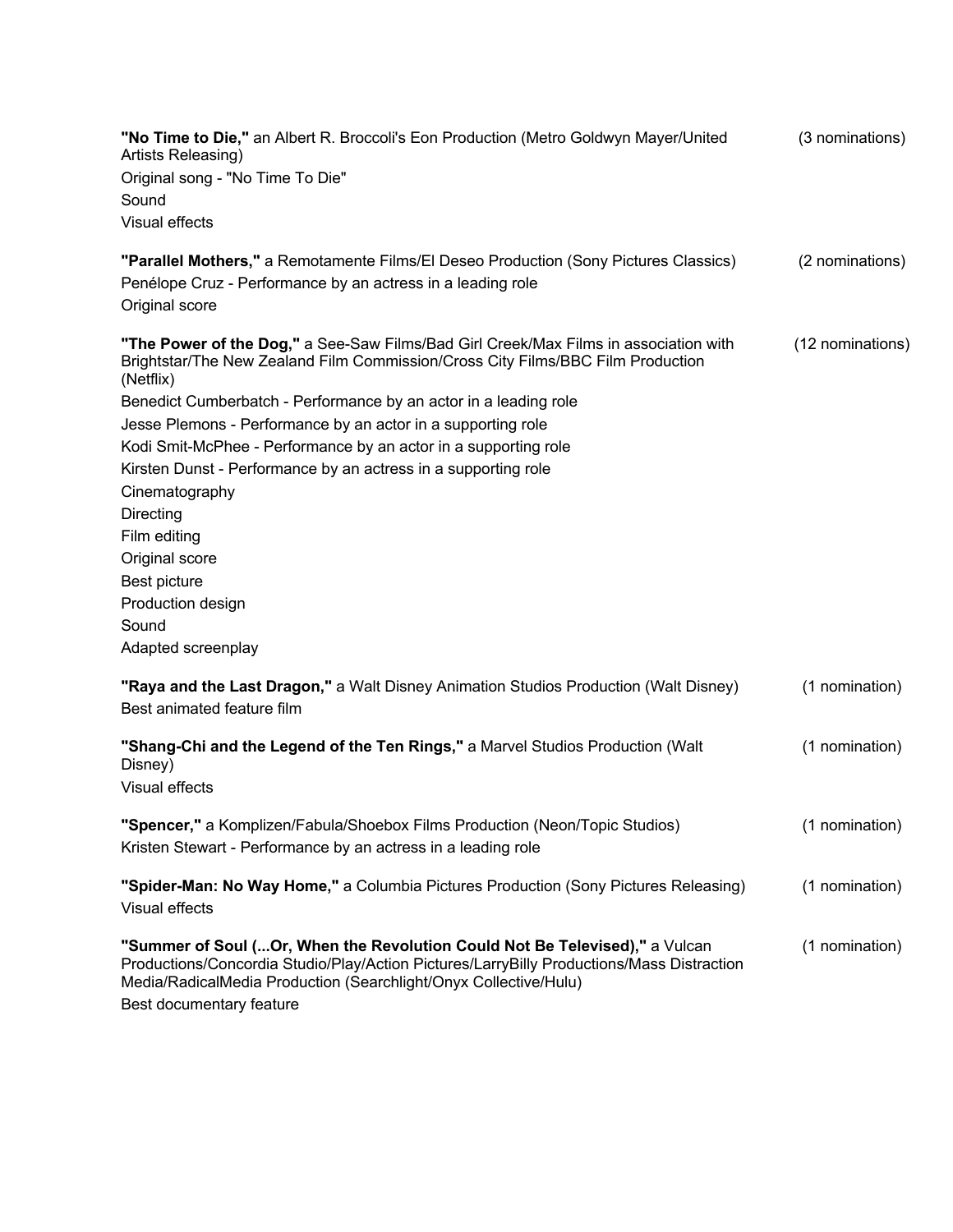| "tick, tickBOOM!," a Netflix/Imagine Entertainment/5000 Broadway Production (Netflix)                                                 | (2 nominations) |
|---------------------------------------------------------------------------------------------------------------------------------------|-----------------|
| Andrew Garfield - Performance by an actor in a leading role                                                                           |                 |
| Film editing                                                                                                                          |                 |
| "The Tragedy of Macbeth," an Apple Original Films/A24/IAC Films Production (Apple<br>Original Films/A24)                              | (3 nominations) |
| Denzel Washington - Performance by an actor in a leading role                                                                         |                 |
| Cinematography                                                                                                                        |                 |
| Production design                                                                                                                     |                 |
| "West Side Story," a 20th Century Studios Production (Walt Disney)                                                                    | (7 nominations) |
| Ariana DeBose - Performance by an actress in a supporting role                                                                        |                 |
| Cinematography                                                                                                                        |                 |
| Costume design                                                                                                                        |                 |
| Directing                                                                                                                             |                 |
| Best picture                                                                                                                          |                 |
| Production design                                                                                                                     |                 |
| Sound                                                                                                                                 |                 |
| "The Worst Person in the World," an Oslo Pictures/MK Productions/Film i<br>Väst/Snowglobe/B-Reel/Arte France Cinéma Production (Neon) | (2 nominations) |
| Best international feature film (Norway)                                                                                              |                 |
| Original screenplay                                                                                                                   |                 |
| "Writing with Fire," a Black Ticket Films Production (Music Box Films)                                                                | (1 nomination)  |
| Best documentary feature                                                                                                              |                 |